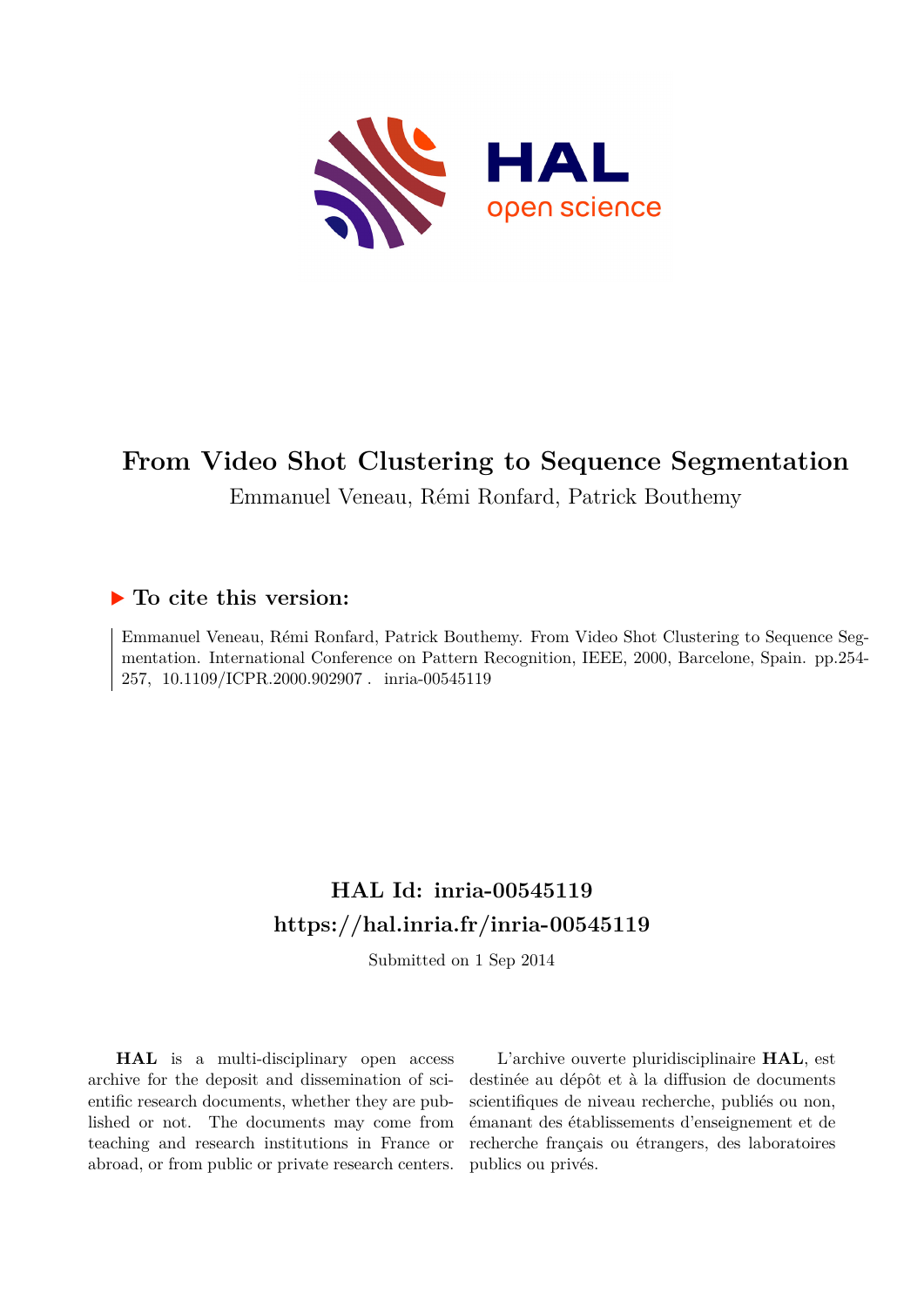## **From Video Shot Clustering to Sequence Segmentation**

Emmanuel Veneau, Rémi Ronfard Institut National de l'Audiovisuel IRISA/INRIA 4, avenue de 1'Europe 94366 Bry-sur-Mame cedex, France  ${e}$  eveneau,rronfard $\{a\}$  ina.fr bouthemy $@$  [irisa.fr](http://irisa.fr)

#### **Abstract**

*Segmenting video documents into sequences from elementary shots to supply an appropriate higher level description of the video is a challenging task. This paper presents a two-stage method. First, we build a binary agglomerative hierarchical time-constrained shot clustering. Second, based on the* cophenetic criterion, *a* breaking distance *between shots is computed to detect sequence changes. Various options are implemented and compared. Real experiments have proved that the proposed criterion can be efficiently used to achieve appropriate segmentation into sequences.* 

#### **1 Introduction**

Browsing and querying data in video documents requires to first extract and organize information from the audio and video tracks. The first step in building a structured description is to segment the video document into elementary shots which are usually defined as the smallest continuous units of a video document, Numerous methods for shot segmentation have been proposed (e.g., see *[3]).* Nevertheless, shots are often not the relevant level to describe pertinent events, and are too numerous to enable efficient indexing or browsing.

The grouping of shots into higher-level segments has been investigated through various methods which can be gathered into three main families. The first one is based on the principle of the Scene Transition Graph (STG) [91, which can be formulated in a continuous way [7], or according to alternate versions [4]. Methods of the second family [1, 2] use explicit models of video documents or rules related to editing techniques and film theory. In the third family [5, 81, emphasis is put on the joint use of features extracted from audio, video and textual information. These methods achieve shot grouping more or less through a combination of the segmentations performed for each track.

Patrick Bouthemy Campus Universitaire de Beaulieu 35042 Rennes cedex, France

We present **a** method based on a so-called *copherretic criterion* which belongs to the first family. The sequel is organized as follows. Section 2 describes our method involving an agglomerative binary hierarchy and the use of the cophenetic matrix. Section 3 specifies the various options we have implemented with respect to extracted features, distance between features, hierarchy updating, and temporal constraints. Experimental results are reported in Section 4, and Section 5 contains concluding remarks.

## **2 Binary hierarchy for describing shot similarity**

We assume that a segmentation of the video into shots is available, where each shot is represented by one or more extracted keyframes. The information representing a shot (ex**cept its duration) is given by the (average) signature com**puted from the corresponding keyframes. We build a spatiotemporal evaluation of shot similarity through a binary agglomerative hierarchical time-constrained clustering.

## **2.1 Binary agglomerative hierarchical timeconstrained clustering**

To build a hierarchy following usual methods [10], we need to define a similarity measure *s* between shots, and a distance between shot clusters, called index of dissimilarity  $\delta$ . The temporal constraint, as defined in [9], involves a temporal distance  $d_t$ . We introduce a temporal weighting function *W* accounting for a general model for the temporal constraint. The formal definitions of all these functions will be given in Section 3. The time-constrained distance  $d$  between shots is defined (assuming that similarity is normalized between 0 and 100) by :

$$
\tilde{d}(i,j) = \begin{cases} 100 - s(i,j) \times W(i,j) & \text{if } d_t(i,j) \le \Delta T \\ \infty & \text{otherwise} \end{cases} \tag{1}
$$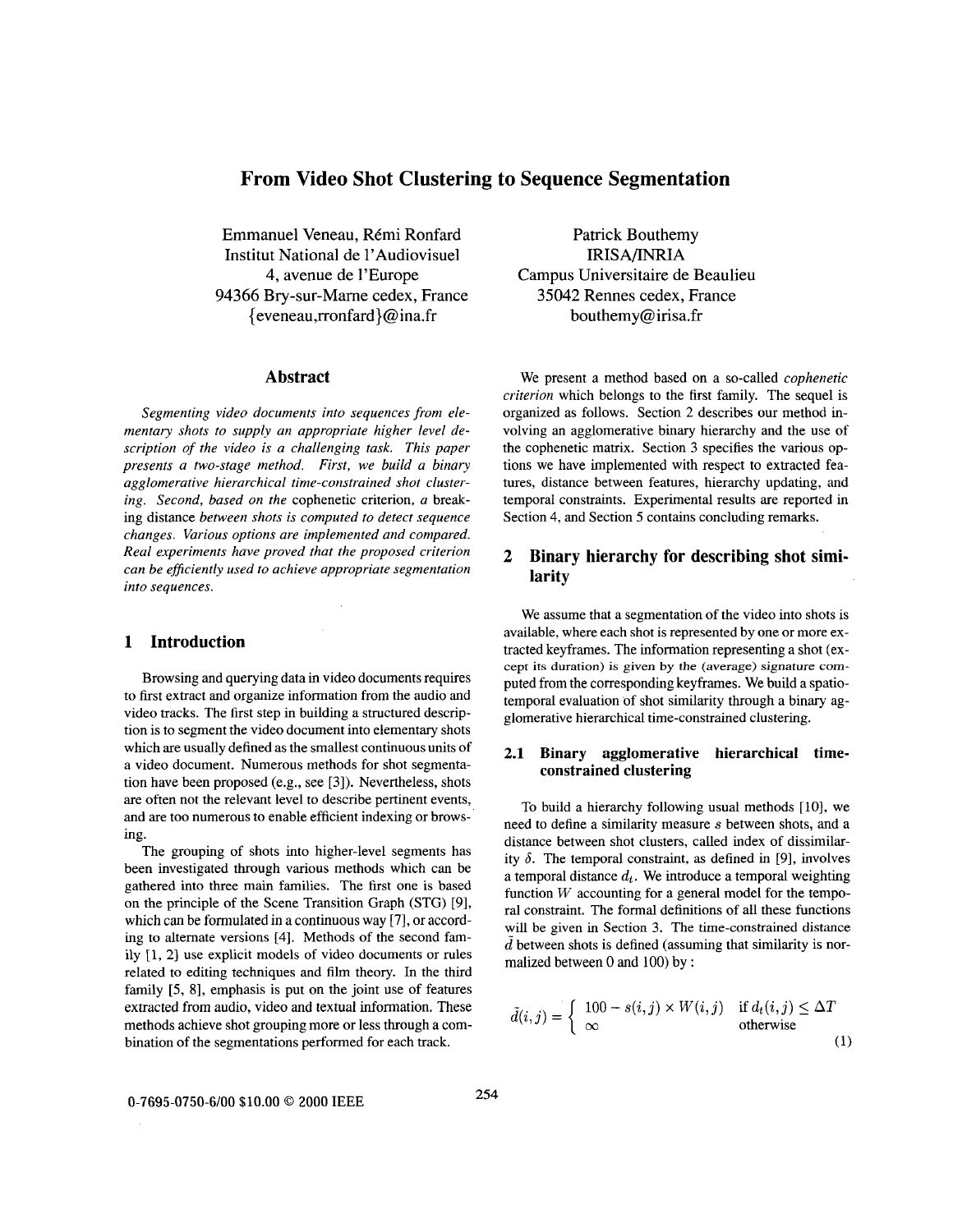where *i* and *j* designate two shots and  $\Delta T$  is the maximal temporal interval for considering any interaction between shots.

At the beginning of the process, each shot forms a cluster, and the time-constrained dissimilarity index  $\delta$  between clusters is then the time-constrained distance d between shots. A symmetric time-constrained  $N \times N$  proximity matrix  $\hat{\mathcal{D}} = [\hat{d}(i, j)]$  is considered [6], using  $\delta$  to evaluate the dissimilarity between clusters. The hierarchy is built by merging the two closest clusters at each step. The matrix  $\tilde{\mathcal{D}}$ is updated according to the index of dissimilarity  $\delta$  to take into account each newly created cluster. This is iterated until the proximity matrix contains only infinite values. The resulting binary time-constrained hierarchy supplies a description of the spatio-temporal proximity of the extracted shots.

#### **2.2 Cophenetic dissimilarity criterion**

In [6], another proximity matrix  $\mathcal{D}_c$ , called *cophenetic* matrix, is proposed to capture the structure of the hierarchy. We will use the time-constrained version  $\tilde{\mathcal{D}}_c$  of this matrix to define a criterion for the segmentation of the video into sequences. The *cophenetic* matrix is expressed as  $\tilde{\mathcal{D}}_c = [\tilde{d}_c(i, j)]$ , where  $\tilde{d}_c$  is the so-called *clustering distance* defined by :

$$
\tilde{d}_c(i,j) = \max_{p \neq q/(i,j) \in C_p \times C_q} \{ \tilde{\delta}(C_p, C_q) \}
$$

where  $\tilde{\delta}$  is the index of dissimilarity constructed from  $\tilde{d}$ , and  $C_p$  and  $C_q$  are two clusters. Assuming that the shot indices follow a temporal order, the *copkenetic* matrix leads to the definition of our criterion for sequence segmentation, called *breaking distance,* calculated between two consecutive shots as :  $\tilde{d}_b(i, i + 1) = \min_{k \leq i \leq l} {\{\tilde{\mathcal{D}}_c(k, l)\}}.$ 

#### **2.3 Segmentation using the breaking distance**

If the breaking distance  $\tilde{d}_b$  between consecutive shots exceeds a given threshold  $\tau_c$ , then a sequence boundary is inserted between these two shots. An example is presented on Fig 1 where two different thresholds to perform segmentation into sequences  $\tau_1 = 20$  and  $\tau_2 = 45$  are considered. [Fig.](#page-3-0) 2 displays results corresponding to thersholds  $\tau_1$  and **72.** 

#### **2.4 Comparison with the STG method**

We have formally proved that our method delivers the same segmentation into sequences as the STG method described in **[9].** Considering that STG method considers in a binary way inter-shot spacing and implies non-obvious setting of parameters *[7],* the advantage of our formulation is to smooth the effects of time, in the time-constrained distance, using continuous temporal weighting functions, and to consider a threshold parameter related to sequence segmentation and not to shot clustering. As a consequence, our approach allows one to visualize what the segmentation results are according to the selected threshold value which can then be appropriately tuned by the user. There is no need to rebuild the **STG** whenever the threshold is changed.



**Figure 1. Thresholding the breaking distance values on excerpt 1 of** *Avengers* **movie (upper row), detected sequence boundaries for**   $\tau_1$  (upper middle row) and  $\tau_2$  (lower middle **row), and manual segmentation (lower row)** 

#### **3 Description of implemented options**

#### **3.1 Signatures for shots**

We have considered in pratrice three kinds of signatures : shot duration, color and region-based color histograms. Color and region-based color histograms are defined in the  $(Y, C_b, C_r)$  space with respectively 16, 4, and 4 levels, and 12 image blocks are considered for region-based histograms. The shot duration gives a relevant information on the rhythm of the action and on the editing work.

#### **3.2 Distances between signatures**

Various distances between signatures have been tested. Comparison between histograms can be achieved using his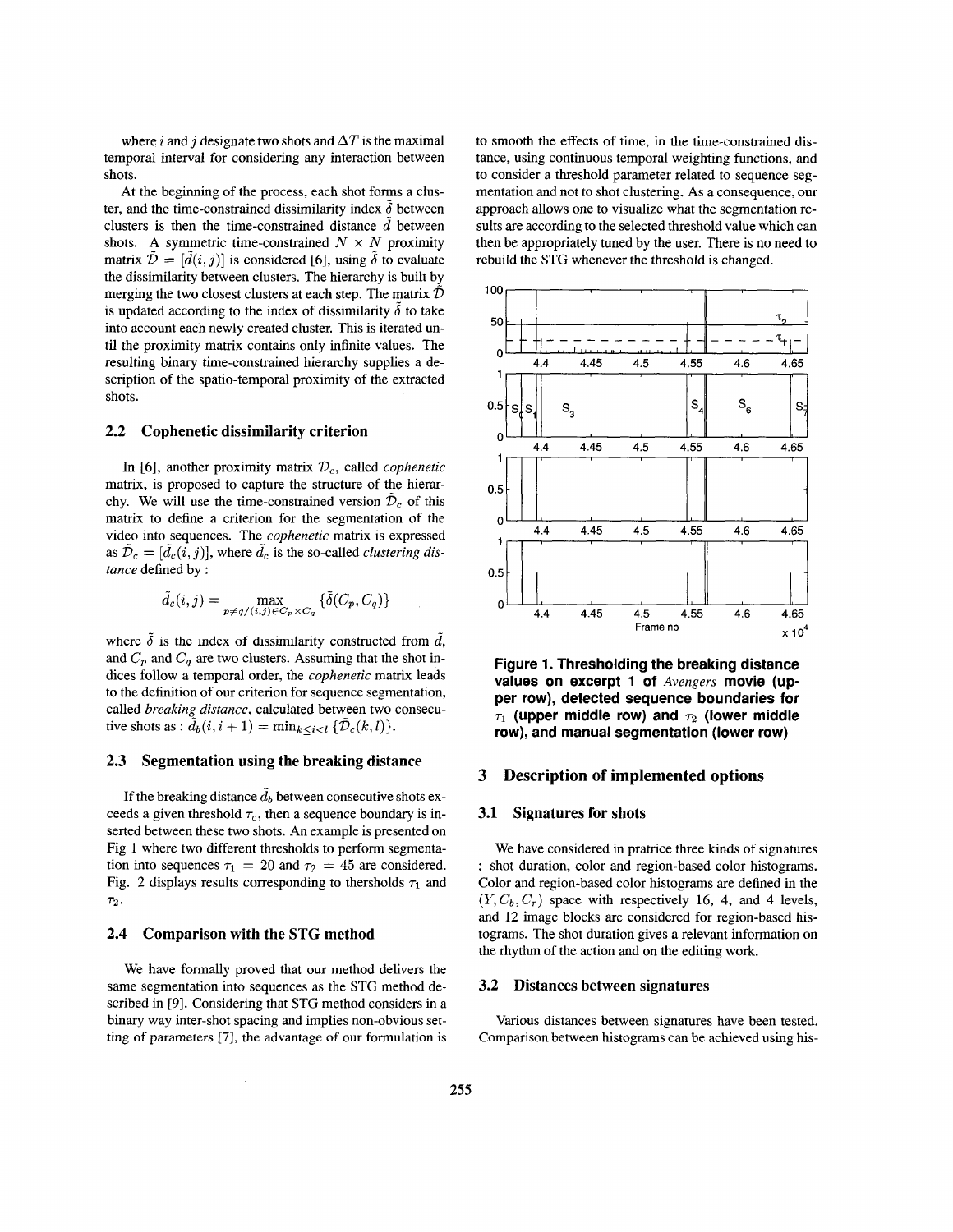<span id="page-3-0"></span>togram intersection, euclidian distance,  $\chi_2$ -distance. The distance chosen between shot durations is the Manhattan distance.

### **3.3 Updating of the agglomerative binary hierarchy**

In order to update the classification hierarchy, two algorithms are available [ 101 :

**e** the *Complete Link* method. The index of dissimilarity between clusters is defined by :

$$
\tilde{\delta}(C_p, C_q) = \max_{(i,j) \in C_p \times C_q} \{ \tilde{d}(i,j) \}
$$

**e** the *Ward's* method. The index of dissimilarity between clusters is given by :

$$
\tilde{\delta}(C_p, C_q) = \frac{n_{C_p}.n_{C_q}}{n_{C_p} + n_{C_q}} \tilde{d}(G_{C_p}, G_{C_q})
$$

where  $G_{C_i}$  is the gravity centre of cluster  $C_i$ ,  $n_{C_i}$  represents either  $Cardinal(C_i)$  or  $Duration(C_i)$ .

In both cases, the Lance and William formula, given by  $\delta(A \cup B, C) = a_1 \delta(A, C) + a_2 \delta(B, C) + a_3 \delta(A, B) +$  $a_4|\delta(A, C) - \delta(B, C)|$ , is used to update the proximity matrix. We have  $a_1 = a_2 = a_4 = \frac{1}{2}$ ,  $a_3 = 0$  for the *Complete*  $a_4 = \frac{n_C}{n_{A\cup B}+n_C}$  for the *Ward's* method. *Link* method, and  $a_1 = \frac{n_A + n_C^2}{n_A \omega_B + n_C}$ ,  $a_2 = \frac{n_B + n_C}{n_A \omega_B + n_C}$ ,  $a_3 = 0$ ,



**Figure 2. Obtained sequence segmentation on excerpt 1 of** *Avengers* **movie for threshold**   $\tau_1$ .  $S_3$  is an angle */* reverse angle sequence. *S5* **is a fade out** *I* **fade in effect.** 

#### **3.4 Temporal weighting function**

The temporal weighting function is used to constrain the distance and the index of dissimilarity as introduced in equation 1. In [9], only one type of temporal weighting function was proposed, i.e. rectangular function which is not smooth. We have tested three smooth functions : linear, parabolic, and sinusoidal.

### **4 Experimental results**

We have evaluated our method on a three hour video corpus. We report here results on four excerpts of two minutes. Three excerpts are taken from *Avengers* movies to evaluate the segmentation into sequences in different contexts. The first one comprises an angle / reverse angle editing effect and a transition with a dissolve effect. The second one includes a set change, and the third one involves color and rhythm changes. Obtained segmentations can be compared with a hand segmentation acting as ground truth. In plots displayed in Figures 1, 3 and 4, main sequence changes are represented by a value of 1 and secondary changes by a value of 0.5. The last excerpt is extracted from a news program to test the relevance of the built hierarchy.

Among the implemented options, three sets of descriptors and functions are selected :  $(O_1)$  color histograms intersection, rectangular temporal weighting function, and Complete Link method,  $(O_2)$  color histograms intersection, parabolic temporal weighting function, and Ward's method based on cluster duration, *(03)* Manhattan distance on shots duration, parabolic weighting function, and Ward's method based on cluster duration.

Results obtained on the news program excerpt show that the clustering distance  $\tilde{d}_c$  provides a correct description of the similarity between shots at different levels, even if the information distribution is not homogeneous in the various levels of the hierarchy. **An** adaptive thresholding applied **to**  breaking distance values would be nevertheless necessary to avoid heterogeneous results. Tests have shown that the best video segmentation into sequences is found using option set  $O_2$ .

In the processed excerpts, most of the sequence changes were correctly detected, when the proper options were selected. On Fig.1, we can point out that, using  $\tau_1$  and option  $O_1$ , all changes are detected with only one false alarm, the angle / reverse angle effect is recognized. Selecting the threshold value is nevertheless a rather critical issue. On excerpt 2, with a relevant threshold, we extract all the correct boundaries with option *01,* with only one false alarm (Fig. 3). Using option  $O_2$  false alarms and missed detections increase on excerpt 2. The color and rhythm changes in excerpt 3 (Fig. 4) have been better detected using option